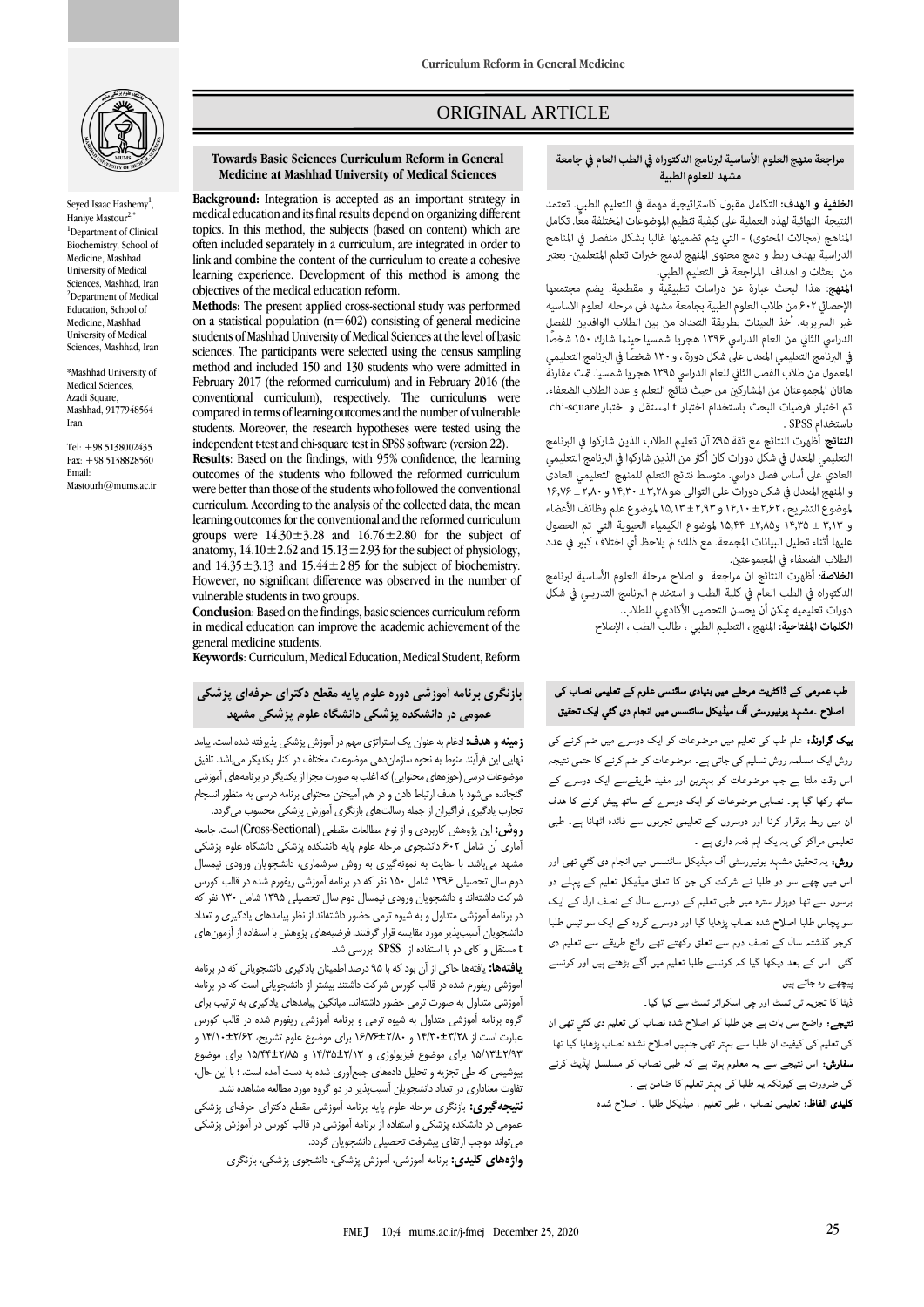### **INTRODUCTION**

Universities of medical sciences have the important responsibility to train skilled and specialized human resources needed for the society. This will be done if medical education is constantly reviewed and improved through the elimination of its deficiencies (1). The general medicine students undergo various theoretical and clinical trainings at different levels during their program (2). Educational planning in medical sciences is based on skills (3); accordingly, educators in this field must effectively get their students prepared so that they can play significant roles in the field of healthcare services. However, it must be noted that gaining the necessary competence for the performance of basic and clinical skills requires the educational provision in a suitable context (4).

Educational planning can be improved by designing educational courses based on appropriate models and usage of planned variables in clinical domains (5). It is attempted to improve the effectiveness of medical education through reform and modification of the educational designing methods. New approaches to education strive to properly manage the factors that affect the process of clinical education and learning, and take advantage of all the available opportunities to move towards the goals of clinical education (6). Several factors affect educational planning and one of them is the arrangement of courses with regard to each other and the curriculum for each semester (7). Worldwide advancement of science that is inevitably followed by the medical sciences has created the need to review and modify the curriculum of General Medicine, especially the basic sciences, both in terms of content and design in a cohesive manner (8). The General Medicine program in Iran includes courses on basic sciences, introduction to clinical medicine, traineeship, and internship. It is worth noting that basic sciences comprise the first stage of medical education (9). The current structure of curriculums in medical schools of developed countries indicates their great emphasis on the review and integration of basic sciences and clinical education (10).

The medical education system of Finland has undergone major reforms that primarily focused on the modification of the curriculum (11). Generally, various issues can lead to desired and effective modifications, such as transparency of educational goals, learning-oriented education, alteration of university hospitals into educational institutions, selfawareness of the educators, exchanges with other universities and community resources, modification of the postgraduate education, as well as fundamental reforms in the national medical exams (12). Whitehead argued that many of the current efforts for medical education reform do not consider the depth of changes and are merely about the addition of new courses; however, it is important to consider which new approaches are consistent with the current paradigms, which ones require fundamental changes, and what the consequences of such changes might be (13). Regarding the paradigm shift in education, Nancy Andrews stated that ideally, students who prepare for various careers in medical-related professions should be trained through educational experiences to enhance their comprehension and inference (14). According to Vassallo et al., ensuring the competence of trainees is one of the issues that should be considered in medical education. In their view, reform in medical education is necessary to adapt the education to the competency-based evaluation scales (15).

Kapoor et al. in their recent study conducted in 2020 on proposed reforms in medical education in India pointed out that reform can be divided into categories of knowledge, skills training, and research. From their point of view, the main problems regarding "knowledge" were the inefficient use of the time of educators and students as well as inappropriate evaluations. Moreover, they declared that regarding the "skills training", the issue was insufficient skills training while "research" suffered from the students' lack of familiarity with and interest in research. They suggested some solutions for these problems, such as supporting the new methods of education and evaluation (e.g., flipped classroom) and clinical education approaches. Therefore, they would experience earlier exposure to skills training and be able to develop clinical skills and receive competencybased education. Moreover, it would be possible to increase their interest in research as the core of research conventions  $(16)$ .

Wang et al. emphasized the reform of general medical education as one of the main components of medical education reform (17). Moreover, the article of Lancet Commission on the education of specialists in the 21st century (18, 19) indicated that the conventional curriculum and teaching methods differ from the skills of healthcare professionals and public needs and this has been confirmed by other educational reports (20-22).

In Iran, the previous basic science curriculum faced various challenges, including lack of relevant content of the offered courses in one semester, non-observance of the proper sequence in the presentation of some courses, and doubts about the applicability of the content in future semesters (9). Therefore, integrated educational planning provides the required context to make learning meaningful for the students (23). In addition, the integrated approach can be a facilitator and the only possible effort in educational planning to realize the integrated interests (24).

According to the raised issues and the official notifications of the relevant ministry, the General Medicine curriculum of Mashhad University of Medical Sciences underwent reforms in 2017. Among the measures taken in this regard was the provision of the basic sciences in the form of courses as well as the integration of anatomy, physiology, and biochemistry. In this reform, the subject related to each organ of the body is presented in one semester and simultaneous with other courses. Based on this reform, in the first semester of General Medicine, introductory basic science subjects are offered, including molecule and cell physiology, introductory anatomy, and molecule and cell biochemistry. These courses are the prerequisites for the next semesters.

In the second semester, cardiovascular system subjects (i.e., cardiovascular anatomy, cardiac physiology, circulatory physiology, and blood physiology), respiratory system (i.e., respiratory anatomy and physiology), and biochemistry are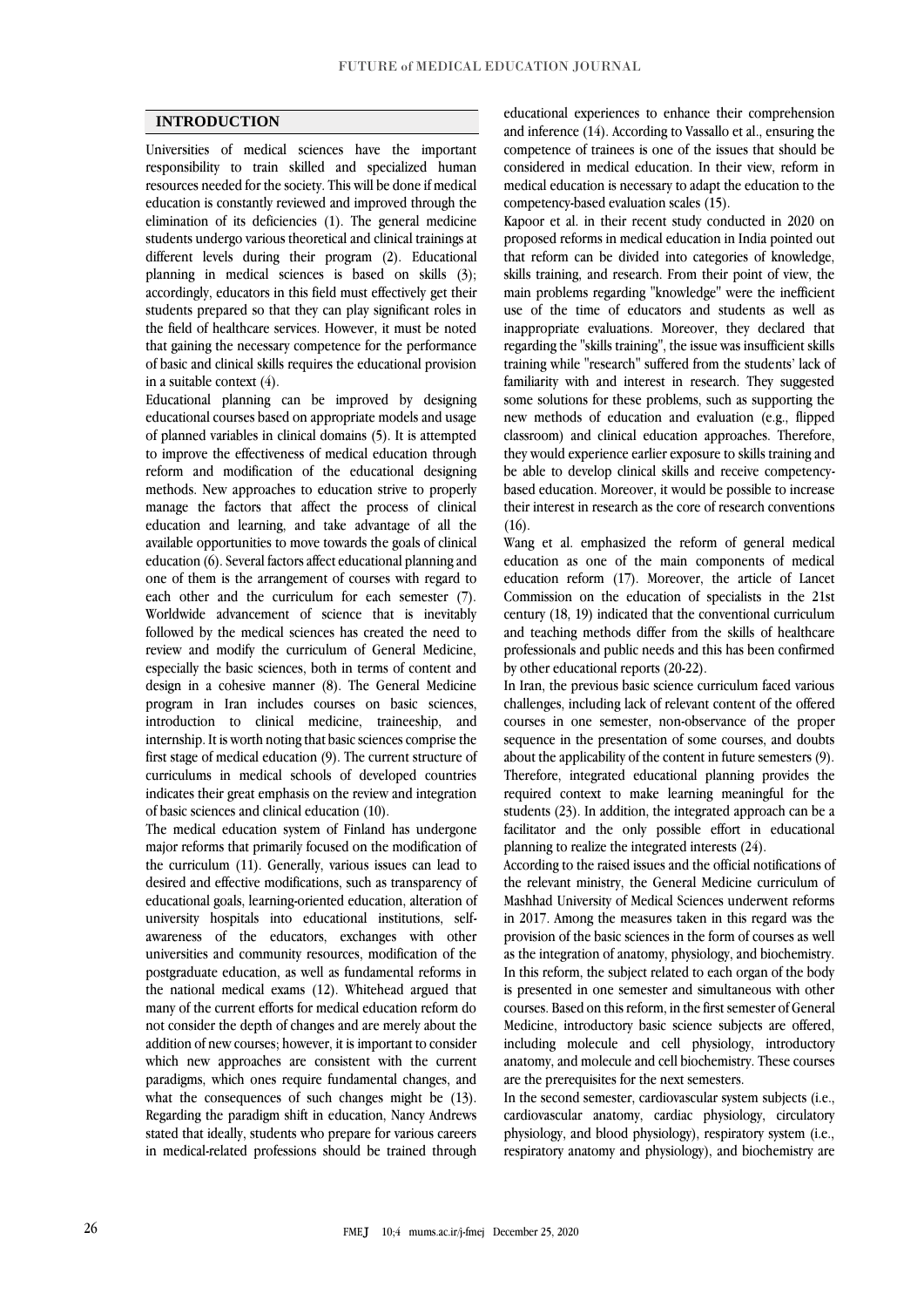presented simultaneously. Furthermore, the gastrointestinal tract (i.e., gastrointestinal anatomy and physiology), endocrine system (i.e., endocrine anatomy, endocrine and reproductive physiology, and hormones biochemistry), and genitourinary system (i.e., genitourinary anatomy and kidney physiology and biochemistry) are presented in the third semester. Additionally, in the fourth semester, courses on the nervous system (i.e., the anatomy of the nerves and special senses and physiology of the nerves and special senses) are taught.

Currently, after the implementation of the reforms in the basic science subjects, it was considered necessary to conduct a study to compare the reformed curriculum with the conventional form of semesters in the medical school of Mashhad University of Medical Sciences. It should be noted that the conventional method included courses of trunk anatomy, limb anatomy, head and neck anatomy, neuroanatomy, physiology 1, 2, 3, and 4, and biochemistry 1 and 2. It is aimed to use the results of this study for future modifications.

This study aimed to compare the reformed curriculum with the conventional form of semesters in the Medical School of Mashhad University of Medical Sciences and also evaluate the educational status of vulnerable students.

## **METHODS**

The present applied cross-sectional study was performed on a statistical population  $(n=602)$  consisting of general medicine students at the level of basic sciences at Mashhad University of Medical Sciences. The participants were selected using the census sampling method and the inclusion criteria were admission in February 2017 (the reformed curriculum) and in February 2016 (the conventional curriculum). Finally, 150 and 130 students from those who followed the reformed and conventional curriculums were included in the study, respectively.

The required data were collected through a demographic characteristic including the student number, gender, marital status, native status, grade point average, and grades of the basic science courses of the participants. This information was extracted from the educational records of the participants in the system of Mashhad University of Medical Sciences.

In this study, the main outcome was the academic achievement of students in two groups of conventional and reformed curriculums. In order to evaluate the learning outcomes, the grades of the participants in the basic sciences, including anatomy, physiology, and biochemistry were

collected and the means of the two groups were compared. Moreover, the number of normal and vulnerable students in two groups of reformed and conventional curriculums was another outcome that was also compared.

In addition, the number and duration of courses were changed in the reformed curriculum and it was attempted that the total number of courses in the reformed curriculum (e.g., physiology of circulation, respiration, and heart worth 2.3 units) be compared with that of the corresponding courses in the conventional curriculum (physiology 2 worth 2.5 units). Besides, the lecturers and teaching methods of anatomy, physiology, and biochemistry courses were the same in both groups during the study period.

This study was approved by the Research Council (code: 971842) and the Ethics Committee (ethics code: IR.MUMS.REC.1398.147) of Mashhad University of Medical **Sciences** 

Descriptive statistics were presented, including the number, frequency of subgroups, mean, and standard error of measurement. Furthermore, the distribution of learning outcome and its normality was examined using the Kolmogorov-Smirnov test. Regarding the normal distribution and establishment of the desired assumptions, the learning outcome was studied in SPSS software (version 22) using the independent t-test to compare the mean scores of students in the conventional and reformed curriculums.

Furthermore, in order to study the relationship between the curriculum and the educational status of students according to the existing assumptions, the number of normal and vulnerable students in two groups of conventional and reformed curriculums was compared using the chi-squared test. It should be noted that the results were reported with 95% confidence at a significance level of 0.05.

## **RESULTS**

Table 1 tabulates the demographic characteristics of the participants in two groups of conventional and reformed curriculums.

Table 2 summarizes the descriptive statistics indices and the independent t-test results in order to compare the learning outcomes of the two groups of conventional and reformed curriculums. Based on the findings, with 95% confidence, the students who followed the reformed curriculum made more academic progress, compared to those who followed the conventional curriculum  $(P<0.05)$ .

Table 3 shows the results of comparison between the number of normal and vulnerable students between two groups of the conventional and reformed curriculums using

| Table 1. Demographic characteristics of the subjects |                    |        |    |                       |     |                      |    |  |
|------------------------------------------------------|--------------------|--------|----|-----------------------|-----|----------------------|----|--|
| Curriculum                                           | Number of students | Gender |    | <b>Marital status</b> |     | <b>Native status</b> |    |  |
| Conventional                                         | 130                | Female | 62 | Single                | 126 | Native               | 64 |  |
|                                                      |                    | Male   | 68 | Married               | 4   | Non-native           | 66 |  |
| Reformed                                             | 150                | Female | 83 | Single                | 145 | Native               | 77 |  |
|                                                      |                    | Male   | 67 | Married               |     | Non-native           | 73 |  |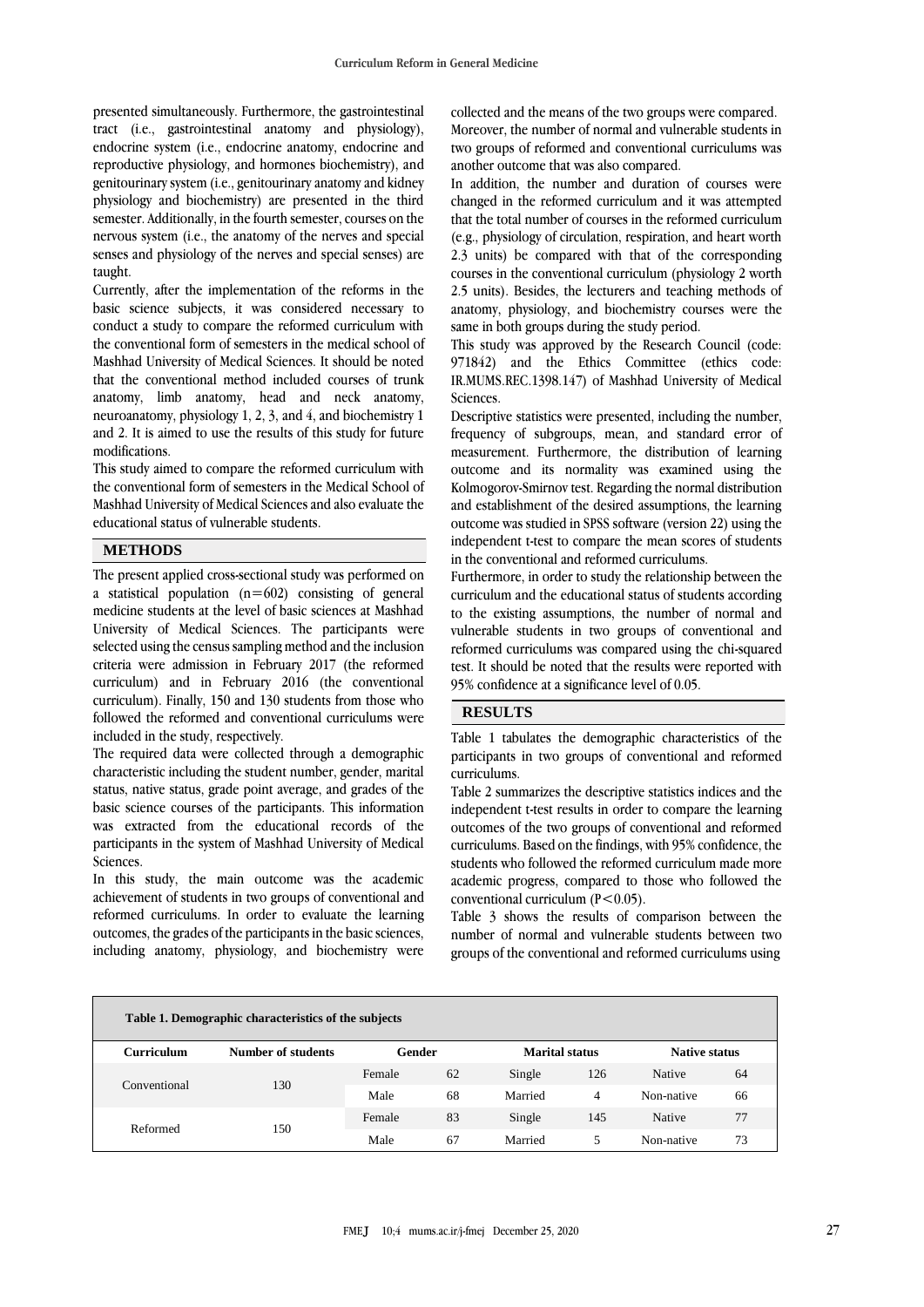| Table 2. Comparison of two groups of conventional and reformed curriculums based on learning outcomes |              |               |                                  |                        |        |  |
|-------------------------------------------------------------------------------------------------------|--------------|---------------|----------------------------------|------------------------|--------|--|
| <b>Academic Achievement</b><br>statistics                                                             | Group        | <b>Number</b> | Mean (Std.<br><b>Deviation</b> ) | <b>Std. Error Mean</b> | P      |  |
| Anatomy                                                                                               | Conventional | 123           | 14.30 (3.28)                     | 0.29                   | 0.0001 |  |
|                                                                                                       | Reformed     | 150           | 16.76(2.80)                      | 0.22                   |        |  |
| Physiology                                                                                            | Conventional | 130           | 14.10(2.62)                      | 0.22                   | 0.002  |  |
|                                                                                                       | Reformed     | 144           | 15.13 (2.93)                     | 0.24                   |        |  |
| Biochemistry                                                                                          | Conventional | 120           | 14.35(3.13)                      | 0.28                   | 0.004  |  |
|                                                                                                       | Reformed     | 140           | 15.44 (2.85)                     | 0.24                   |        |  |

| Table 3. Relationship between the curriculum and the educational status of students |                              |                                                               |                          |                   |       |  |  |
|-------------------------------------------------------------------------------------|------------------------------|---------------------------------------------------------------|--------------------------|-------------------|-------|--|--|
| Curriculum                                                                          | Number of normal<br>students | <b>Educational status</b><br>Number of vulnerable<br>students | Chi-squared<br>statistic | Degree of freedom |       |  |  |
| Conventional                                                                        | 101                          | 29                                                            | 0.223                    |                   | 0.637 |  |  |
| Reformed                                                                            | 120                          | 30                                                            |                          |                   |       |  |  |

the chi-squared test. The results indicated that there is no significant difference between the two groups in terms of the number of vulnerable students.

Figure 1 shows the comparison between the number of normal and vulnerable students in two groups of conventional and reformed curriculums.

# **DISCUSSION**

The present study aimed to compare the reformed curriculum of the General Medicine students with the conventional form of semesters in the Medical School of Mashhad University of Medical Sciences in terms of the

learning outcomes and the number of vulnerable students. As mentioned above, students who followed the reformed curriculum achieved better academic achievement and educational results, compared to those who followed the conventional curriculum. It must be noted that integration is accepted as a significant strategy in medical education.

As Harden declared, the final results of this process depend on how different subjects are organized. A combination or integration of the subjects (based on content) that are often separate from each other in the curriculum is one of the most challenging and difficult issues in educational planning (25). Curriculum integration means linking and integrating the

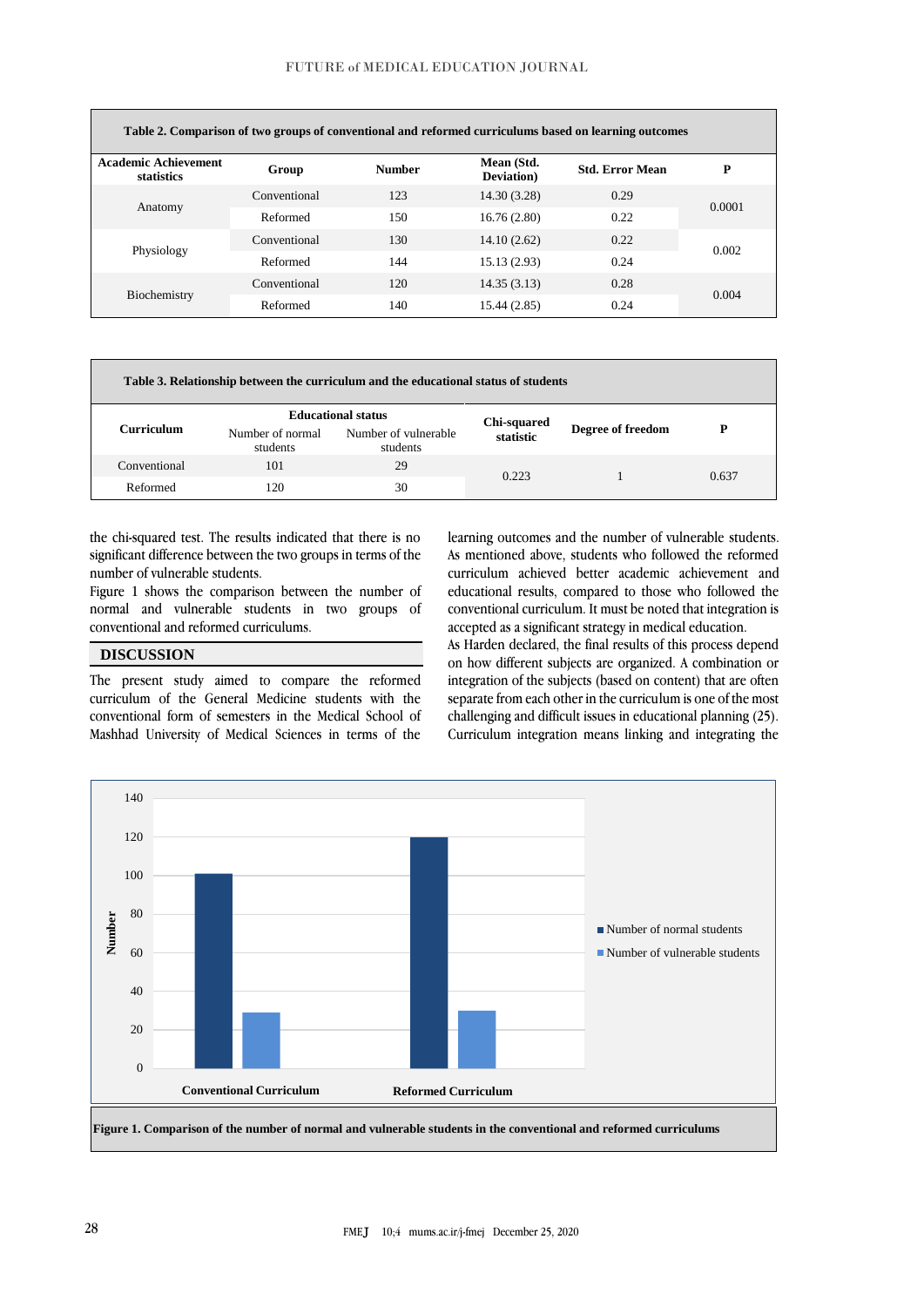content of a curriculum in order to provide cohesive learning experiences for the students. Curriculum integration has been emphasized mainly due to its advantages as well as the disadvantages and unpleasant consequences of the conventional curriculum. Based on the available resources about curriculum integration, there is a need to organize the curriculums in this manner at all levels of education, including higher education (26). One of the first experts in this field was Dewey who advocated the centralization of professions in the organization of educational experiences in learners in order to create a cohesive curriculum. As previously explained, new educational achievements and inefficiencies of traditional teaching methods in basic sciences in medicine have led to changes in the General Medicine curriculum, especially regarding basic sciences. This has created a need for modifications in the content and their sequence in an integrated form. Horizontal and vertical integration of basic and clinical courses is one of the solutions offered to resolve this issue which has received special attention from the Ministry of Health and Medical Education in recent years (27).

Purpose of integration as an alternative to conventional methods is to provide a comprehensive rather than discrete perspective of concepts; accordingly, separate subjects are combined with each other in a meaningful manner and ultimately led to greater understanding and increased efficiency of the educational content (28). The most common method of medical education over the past century has been two to three years of theoretical education followed by clinical education. However, this method has undergone some changes recently and many medical schools around the world are implementing vertical integration programs and familiarizing medical students with the clinical environment in the first year (29, 30). In this regard, reform and integration are considered as strategies to achieve better educational results (31).

Medical education reform in China was accompanied by the provision of better quality education and was accredited by the Chinese Medical Association. For Chinese doctors, this reform provided professional growth and an opportunity to improve their responsibilities (12). Based on previous studies, some physicians are not sufficiently trained to function in complex organizational and social systems. Successful healthcare reform in the United States requires doctors who are trained in the social sciences as well as biomedicine. In addition, effective educational reform should address the process of medical admission, scientific and intellectual preparation, professionalism, and clinical education.

Comprehending the underlying structures of practice should become a major part of education which means that in addition to being taught in the classroom, its scientific and practical values should also be considered in all levels of clinical education. Medical students and specialist assistants should have the opportunity to observe and learn from the knowledge and skills of their mentors regarding the improvement of patient health. Medicine in the United States is practiced in a complex organizational field, and effective medical practices require professional abilities as well as knowledge in this regard.

According to the findings of a research conducted by Sales and Schlaff, healthcare reform is recommended to be accompanied by reform in medical education with a focus on the social sciences. Moreover, they suggested that this extensive education should be used by academic physicians who train students and specialist assistants  $(32, 33)$ . Results of a study performed by Parrish et al. indicated that it is essential to support medical education to bridge the gap in education. They also stated that reforming medical education is crucial for the preparation of the students for real healthcare environments they will face in the future (14).

Kwan et al. studied the reform of the oncology curriculum in general medical education at the University of Toronto, Canada. They examined the strengths and weaknesses of teaching General Medicine oncology at that school and presented curriculum changes over the past 11 years. They argued that all educators should consider the potential benefits of oncology curriculum reform to meet the specific needs of the community and engage oncologists in multidisciplinary systems in medical education. In their study, the 2012 Cancer Curriculum was compared to pre-2001 curriculums and the results indicated a significant development regarding the coverage of epidemiology, prevention, screening, and molecular biology. From their point of view, reduction of the course content to a minimum, emphasis on the educational content based on the needs of the community, and provision of educational services with the support and skills of subject-matter experts were among the next steps that need to be considered. In particular, they emphasized that 20<sup>th</sup>-century pedagogy, which includes a science-based curriculum with didactic and problem-based education in small groups, was no longer sufficient; therefore, reform is and will always be required (34).

Based on the results of a research carried out by Vassallo et al., reform in medical education according to their desired challenge was led to improvement in training and performance of trainees (15). Moreover, the findings of a recent study performed by Kapoor et al. in 2020 indicated that there is an inevitable need for fundamental changes in the way educators and students infer the principles of learning. They declared that in order to reform medical education, it is necessary to highlight these points to policymakers and executors of the medical education system (16).

After a comprehensive evaluation of the status of its General Medicine program and a thorough study of the developments in medical education worldwide, Mashhad University of Medical Sciences has decided to reform its General Medicine program. The roadmap for this reform was developed after extensive consultation with faculty members, experts, and students within the framework of the "General Medicine Course Reform Vision". It was implemented after it was approved and the required permits were obtained in the second semester of the 2017 academic year. Given the findings of the present study, it is hoped that with the great efforts of all of those who contributed to this study, it will be possible to implement the General Medicine reform based on the required capabilities to educate qualified physicians and serve the Iranian society. One of the limitations of this study was its cross-sectional design which made it difficult to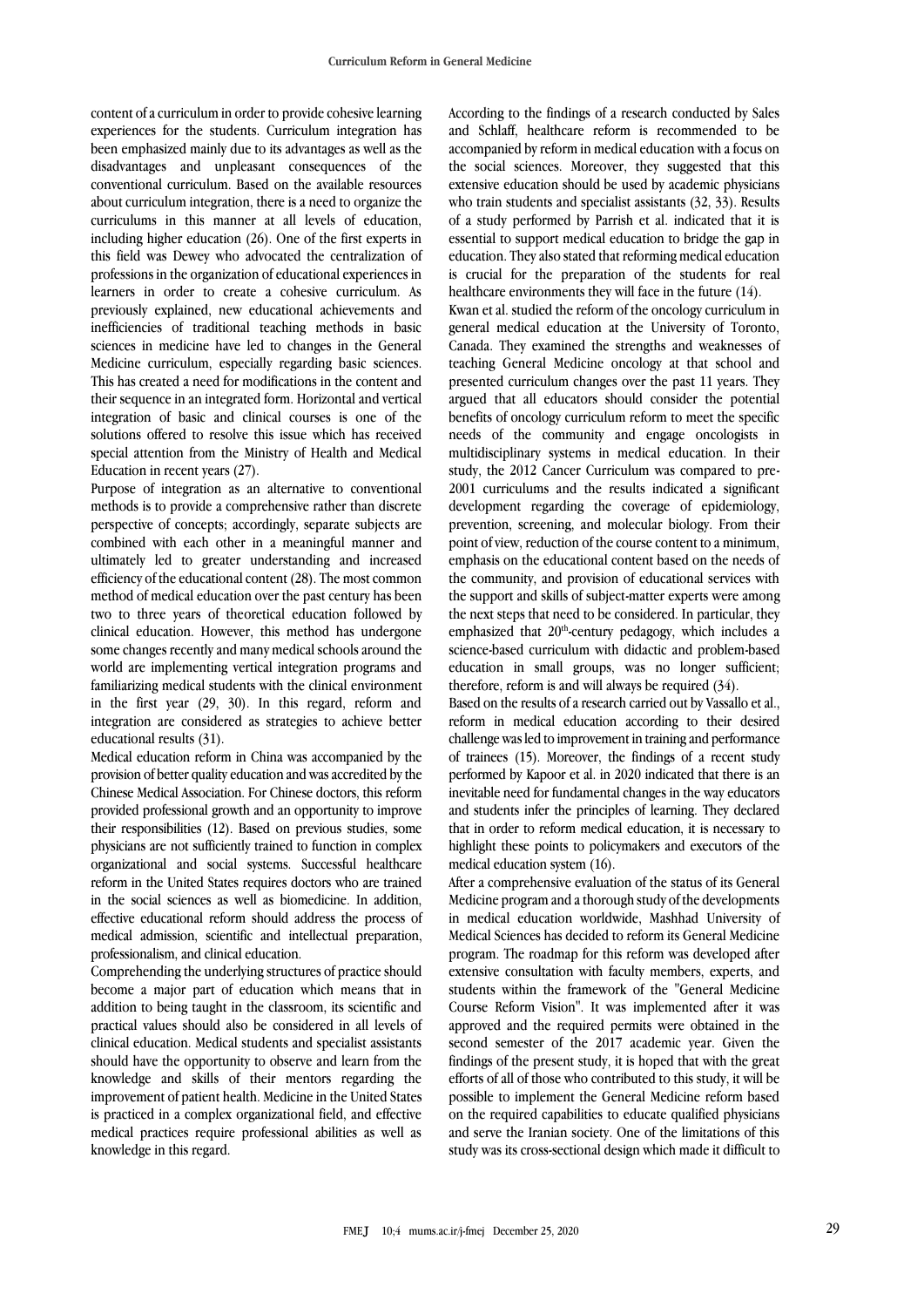draw conclusions about the causality of the results.

Based on the findings, reforming the basic science curriculum of General Medicine and using this reformed curriculum in medical education can improve the learning outcomes and academic achievement of the students. However, it should be noted that merely reforming the content of education is not enough to correct the basic epistemological aspects of medicine and professionalism, since the improvement of medical practice requires reforming the system in action not just reforming the education.

### **Ethical considerations**

Ethical issues (Including plagiarism, informed consent,

misconduct, data fabrication and/or falsification, double publication and/or submission, redundancy, etc.) have been completely observed by the authors.

### **ACKNOWLEDGEMENT**

We hereby express our gratitude to the Mashhad University of Medical Sciences for their support.

**Financial Support:** This research was funded by the Research Council (code: 971842) of Mashhad University of Medical Sciences.

**Conflict of Interest:** There is no conflict of interest.

#### **REFERENCES**

1. Avizhgan M, Omid A, Dehghani M, Esmaeili A, Asilian A, Akhlaghi M R, et al. Determining Minimum Skill Achievements in Advanced Clinical Clerkship (Externship) in School of Medicine Using Logbooks. Iranian<br>Journal of Medical Education. Education. 2011;10(5):543-51. Persian.

Sabzghabaee A M, Izadi Mood N, Memarzadeh M, Shirani S, Yamani N. Designing and Implementing a Practical Course of "Pharmacotherapy in Special Populations" for Medical Interns. Iranian **Education** 2011;10(5):815-21. Persian.

3. Hosseini S, Vartanoosian J, Hosseini F, Farzin Fard F. Validity and reliability of OSCE/OSPE in assessing biochemistry laboratory skills of freshman nursing students of Shahid Beheshti University of Medical Sciences. Advances in Nursing & Midwifery. 2013;23(80):34- 43.

4. Dadvar L, Dadgari A, Mirzaee M, Rezaee M. Evaluation of Educational Goals Achievement in Fundamental Nursing Clinical Skills: Application OSCE among Senior Nursing Students in ICU. Knowledge and Health. 2015;9(4):24-31. Persian.

5. Khalifehzadeh A, Tavasoli A A, Golshahi J, Sanei H, Mirdehghan A, Payehdar Z, et al. Synergy Model in Clinical Teaching of Critical Care MSc Nursing Students and Cardiovascular Diseases Patients. Iranian Education. 2011;10(5):593-601. Persian.

6. Haghani F, Alavi M. An introduction to some new approaches in clinical education. Iranian Journal of Medical Education. 2011;10(5):801-06. Persian.

7. Bahramian H, Bahmani F, Aghababaei A A. Study of Curriculum Changes and Sequence of Anatomy Courses on Medical Students Score of Esfahan Medical Sciences University. Anatomical Sciences Journal. 2010;8(1):77-83. Persian.

8. Yamani N, Shater Jalali M. Curriculum Integration, With Emphasis on Integration in Medical Education. Iranian Journal of Medical Education. 2012;11(9):1202-13. Persian.

9. Teimouri Jervekani Z, Ashoorion V, Mozafarpour S, Sirous S. Evaluation of Basic Sciences Curriculum Modifications in Isfahan University of Medical Sciences: The Students' Viewpoint. Iranian Journal of Medical Education. 2015;15:79-88. Persian.

10. Prince KJ, Van Mameren H, Hylkema N, Drukker J, Scherpbier AJ, Van Der Vleuten CP. Does problem‐based learning lead to deficiencies in basic science knowledge? An empirical case on anatomy. Medical Education. 2003;37(1):15-21.

11. Vuori H and Jonas S. Finnish Reform of Medical Education: Implications for the United States. Health Policy and Education. 1980;1(4): 367-82.

12. Lueddeke GR. Transforming Medical Education for the 21st Century. 2012. Published by CRC Press.

13. Whitehead C. Recipes for medical education reform: Will different ingredients create better doctors? A commentary on Sales and Schlaffq. Social Science &<br>Medicine 2010:70(11):1672-76 Medicine. 2010;70(11):1672-76. doi:10.1016/j.socscimed.2010.02.017.

14. Parrish RK, Mladenovic J, Gedde SJ. Health care reform and graduate medical<br>education in ophthalmology. Am J education in ophthalmology. Am<br>Ophthalmol. 2011:151(4):572-74. 2011;151(4):572-74. doi: 10.1016/j.ajo.2010.10.017. PMID: 21420521. 15. Vassallo P, Jeremiah J, Forman L, Dubois L, Simmons DL, Chretien K, et al. Parental Leave in Graduate Medical Education: Recommendations for Reform. The American Journal of Medicine. 2019;132(3):385-89.

https://doi.org/10.1016/j.amjmed.2018.11.006 16. Kapoor D, Tiwari K, Faruqi A, Garg A, Gupta S, Nain S, et al. Proposed Reforms in Medical Education in India: Perspective of<br>Undergraduate Students. Clinical Undergraduate Students. Clinical<br>Epidemiology and Global Health. Epidemiology 2020;8(1):305-07.

https://doi.org/10.1016/j.cegh.2019.03.012. 17. Wang S, Fu X, Liu Z, Wang B, Tang Y, Feng H, et al. General Practitioner Education Reform in China: Most Undergraduate Medical Students do not Choose General Practitioner as a Career under the 5+3 Model. Professions 2018;4(2):127-32.

[http://dx.doi.org/10.1016/j.hpe.2017.05.001.](http://dx.doi.org/10.1016/j.hpe.2017.05.001) 18. Medical education reform in China. The Lancet. 2017; 390(10092):334.

19. Frenk J, Chen L, Bhutta ZA, Cohen J, Crisp N, Evans T, et al. Health professionals for a new century: Transforming education to strengthen health systems in an interdependent world. The Lancet 2010; 376: 1923-58.

20. The Association of Faculties of Medicine of Canada. The Future of Medical Education in Canada (FMEC): A Collective Vision for MD Education. Ottawa: The Association of Faculties of Medicine of Canada; 2010.

21. Cooke M, Irby DM, O'Brien BC. Educating Physicians: A Call for Reform of Medical School and Residency. The [Journal](https://www.ncbi.nlm.nih.gov/pmc/articles/PMC3204956/)  [of Chiropractic Educa](https://www.ncbi.nlm.nih.gov/pmc/articles/PMC3204956/)tion. 2011;25(2):193- 95.

22. World Health Organization. The World Health Report: Working Together for Health. Geneva: World Health Organization; 2006.

23. Ivanitskaya L, Deborah C, George M, Ronald P. Interdisciplinary Learning: Process and Outcomes. Innovative Higher Education. 2002;27(2):95-111.

24. Jelsing EJ, Lachman N, O'Neil AE, Pawlina W. Can a Flexible Medical Curriculum Promote Student Learning and Satisfaction? Annals of the Academy of Medicine. 2007; 36 (9): 713-18.

25. Harden RM. The integration ladder: a tool for curriculum planning and evaluation. Med Educ. 2000;34(7):551-57.<br>26. Ahmadi P. Analysis

26. Ahmadi P. Analysis of the Numerousness and Variety of Integration Concept in the Curriculum. IRPHE. 2003;9(3):87-124. Persian.

27. Khazaei M. Medical Students' Viewpoints toward Clinical Physiology Presentation in Isfahan University of Medical Sciences. Iranian Journal of Medical Education. 2011;10 (5):602-08. Persian.